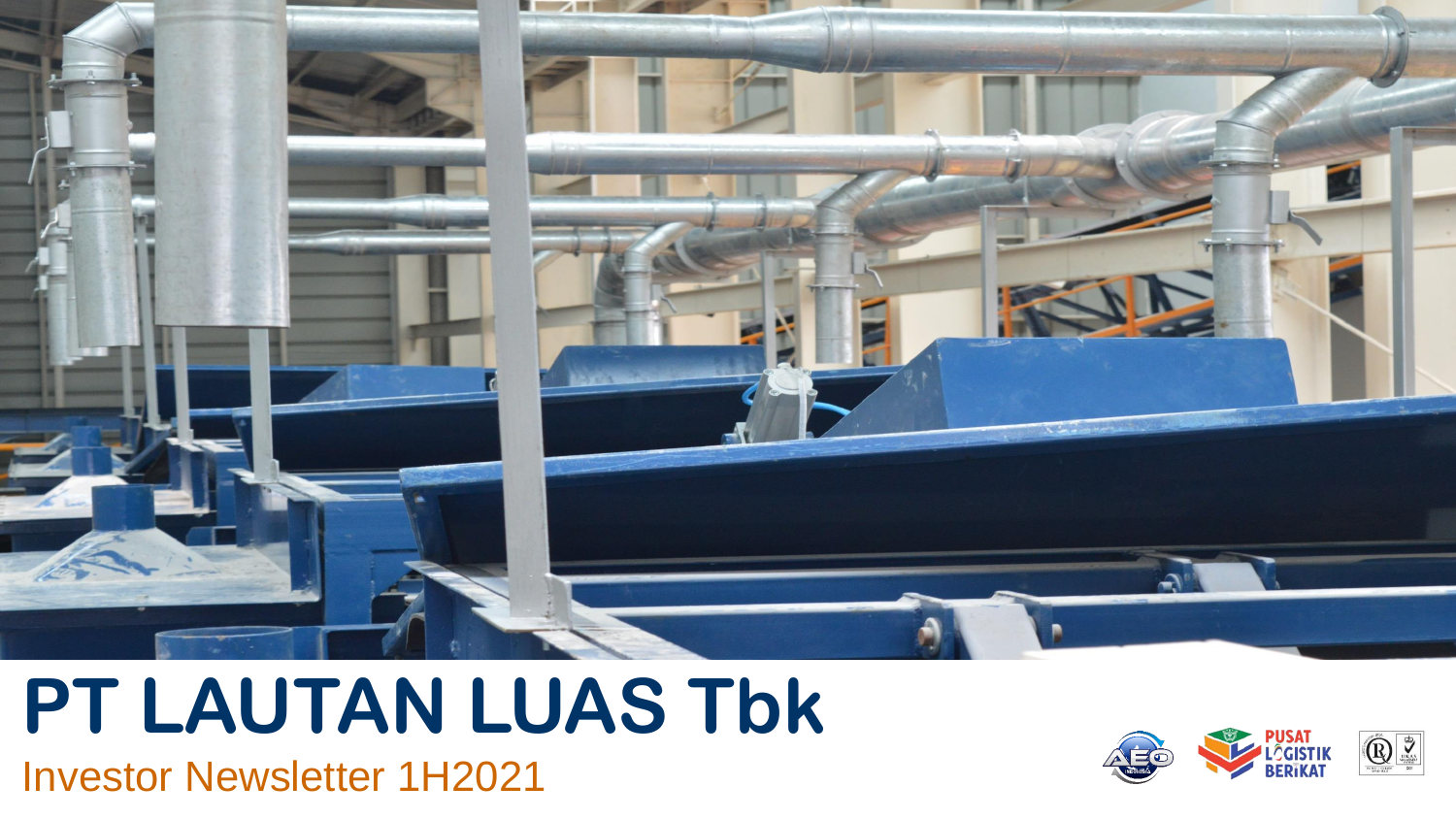## Financial Highlights



**Distribution** 47%

|                                 |       |       |       |                    | (IDR billion) |
|---------------------------------|-------|-------|-------|--------------------|---------------|
| <b>Consolidated Performance</b> | 2018  | 2019  |       | 2020 1H2020 1H2021 |               |
| Revenue                         | 7.076 | 6,535 | 5,592 | 2,881              | 3,076         |
| Gross Margin                    | 18.2% | 19.6% | 21.0% | 20.8%              | 19.6%         |
| Income from Operation           | 438   | 447   | 331   | 123                | 224           |
| Net Income                      | 200   | 181   | 75    | 6                  | 77            |
| <b>EBITDA</b>                   | 694   | 656   | 645   | 276                | 368           |

Revenue was IDR 3,076 billion in the 1H2021, or 6.8% higher than 1H2020. The increase was mainly from Distribution segment (13.6%) mainly attributable to higher sales to customers in personal & home care industry.

Consolidated gross margin in 1H2021 was lower at 19.6% compared to 1H2020. The decrease was from Manufacturing segment.

Income from operation was achieved at IDR 224 billion in 1H2021, higher than 1H2020. The improvement was mainly due to lower operating expense and foreign exchange loss in 1H2021.

Profit for the year attributable to owners of the parent entity in 1H2021 was IDR 77 billion, higher from IDR 6 billion in 1H2020 in line with higher income from operation.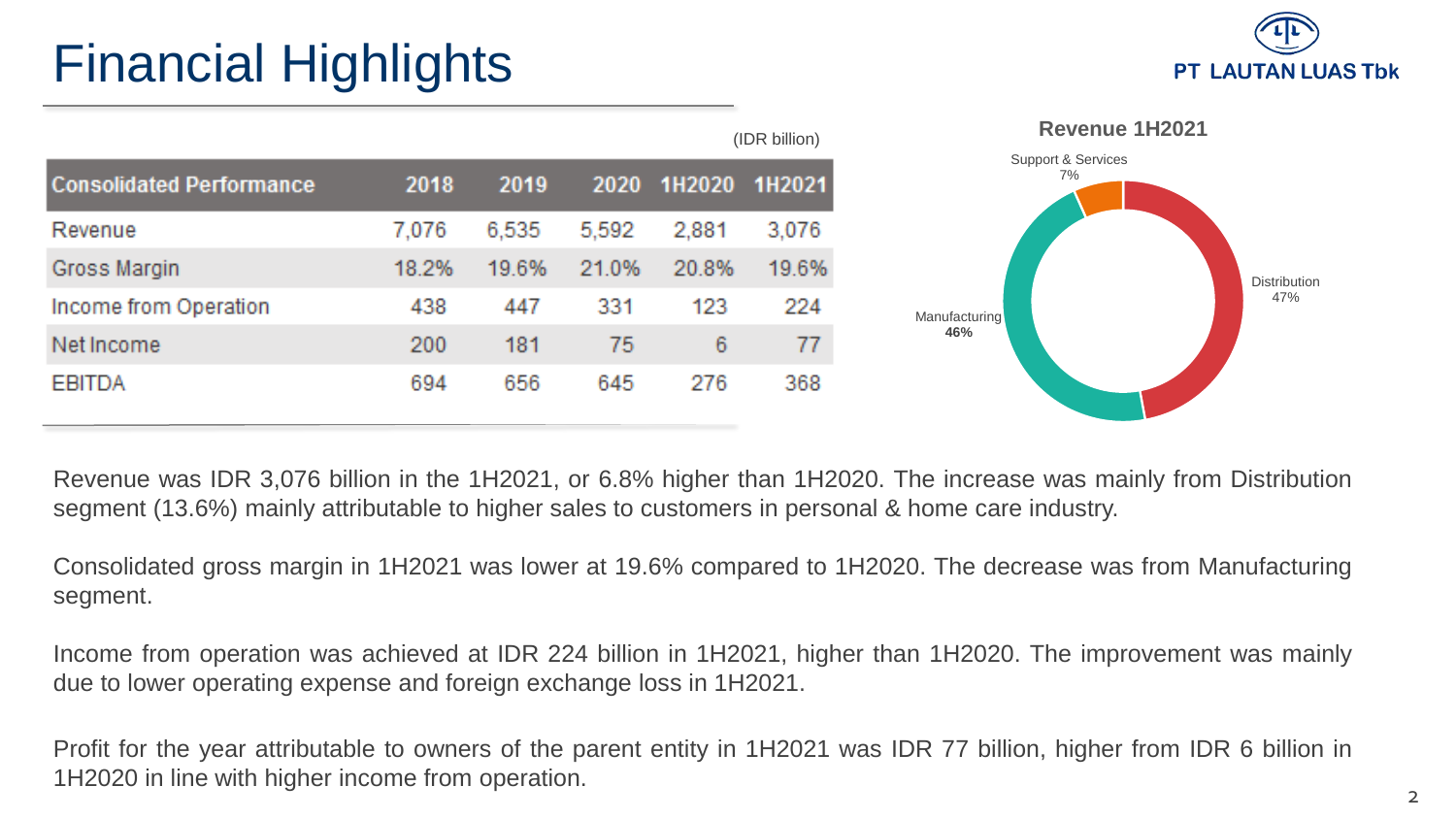

| 2018  | 2019  | 2020  | 1H2020 | 1H2021 |
|-------|-------|-------|--------|--------|
| 144   | 86    | 376   | 454    | 469    |
| 1,210 | 1,084 | 817   | 772    | 840    |
| 1,287 | 1,163 | 746   | 1,109  | 730    |
| 1,902 | 1,881 | 1,829 | 1,897  | 1,836  |
| 753   | 820   | 812   | 851    | 852    |
| 1,022 | 829   | 944   | 946    | 920    |
| 6,318 | 5,863 | 5,524 | 6,030  | 5,648  |
| 2,577 | 2,190 | 1,959 | 2,504  | 1,881  |
| 1,247 | 1,078 | 829   | 786    | 886    |
| 369   | 435   | 493   | 582    | 558    |
| 4,193 | 3,703 | 3,281 | 3,872  | 3,325  |
| 2,125 | 2,160 | 2,243 | 2,158  | 2,323  |
|       |       |       |        |        |

(IDR billion)

Net debt 1H2021 was IDR 1,412 billion, lower by 10.8% compared to December 2020 of IDR1,583 billion.

Our current performance has translated to an earning per-share (annualized) of IDR 100/share in 1H2021, and translated to a book value per-share of IDR 1,340/share at end of June 2021.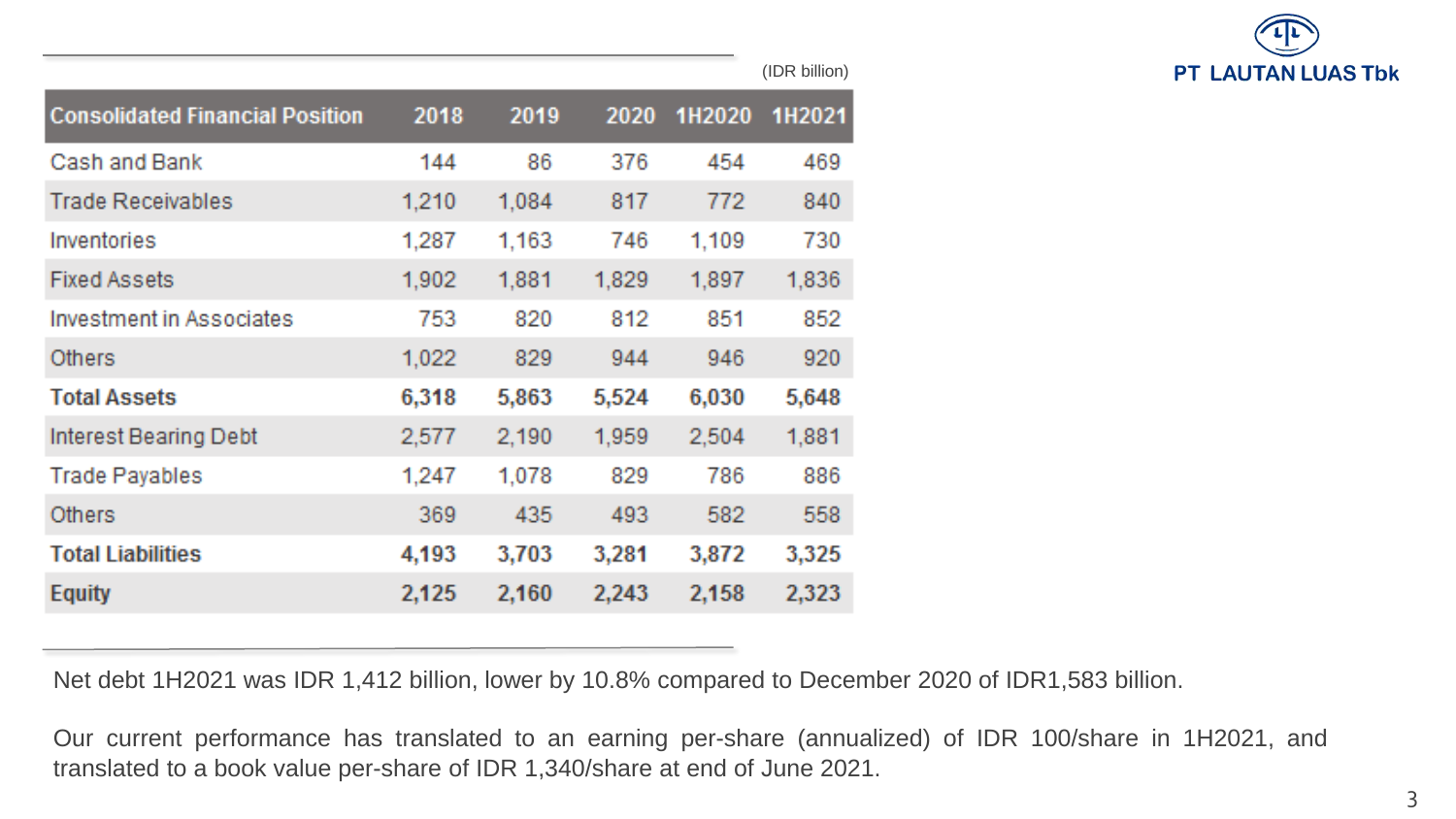



Share (millions) \* 1560 Price in 2021, June 30 (Rp) 530 Price / Earning  $(x)$   $**$  5.30 Deviden Yield (%) 2.83 ROE (%) \*\* 8%

| 52wk High (Rp)         | 630 |
|------------------------|-----|
| 52wk Low (Rp)          | 326 |
| EPS (Rp)               | 50  |
| EPS Annualized ** (Rp) | 100 |

*\* Include 28,497,000 treasury stocks \*\* Annualized*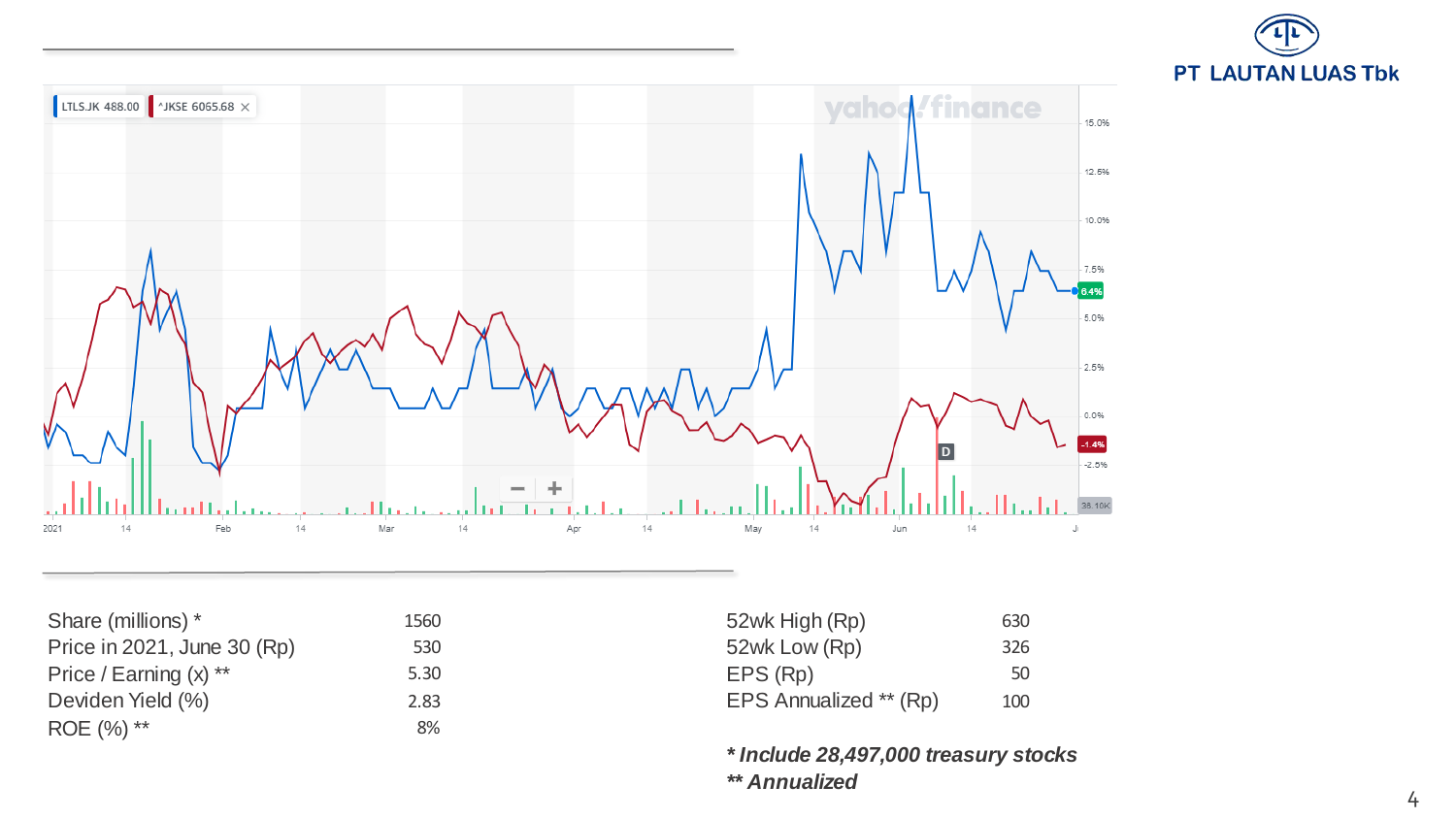

| <b>Key Financial Ratio</b>        | 2018 | 2019    | 2020   | 1H2020 | 1H2021 |
|-----------------------------------|------|---------|--------|--------|--------|
| Current Ratio (x)                 | 0.95 | 0.84    | 0.98   | 0.84   | 0.97   |
| EBITDA / Net Interest Expense (x) | 3.59 | 3.15    | -3.92  | -3.92  | 6.79   |
| Net Debt / EBITDA (x)             | 3.50 | $-3.21$ | $-245$ | 3.70   | 1.92   |
| Net Debt / Equity (x)             | 1 14 | 0.97    | 071    | 0.95   | 0.61   |

| <b>Working Capital Days</b> | 2018 | 2019 | 2020 | 1H2020 | 1H2021 |
|-----------------------------|------|------|------|--------|--------|
| AR Days                     | 62   | 60   | 53   | 48     | 49     |
| <b>Inventory Days</b>       | 80   | 80   | 61   | 88     | 53     |
| AP Days                     | 78   | 74   | 68   | 62     | 64     |
| <b>WCC Days</b>             | 64   | 66   | 46   | 74     | 38     |

Favourable key financial ratio was a result of improvement in working capital to a more efficient level, higher EBITDA, and lower net debt.

For a more comprehensive analysis of the 1H2021 performance, the quarterly report is available on our company website [\(www.lautan-luas.com\)](http://www.lautan-luas.com/).